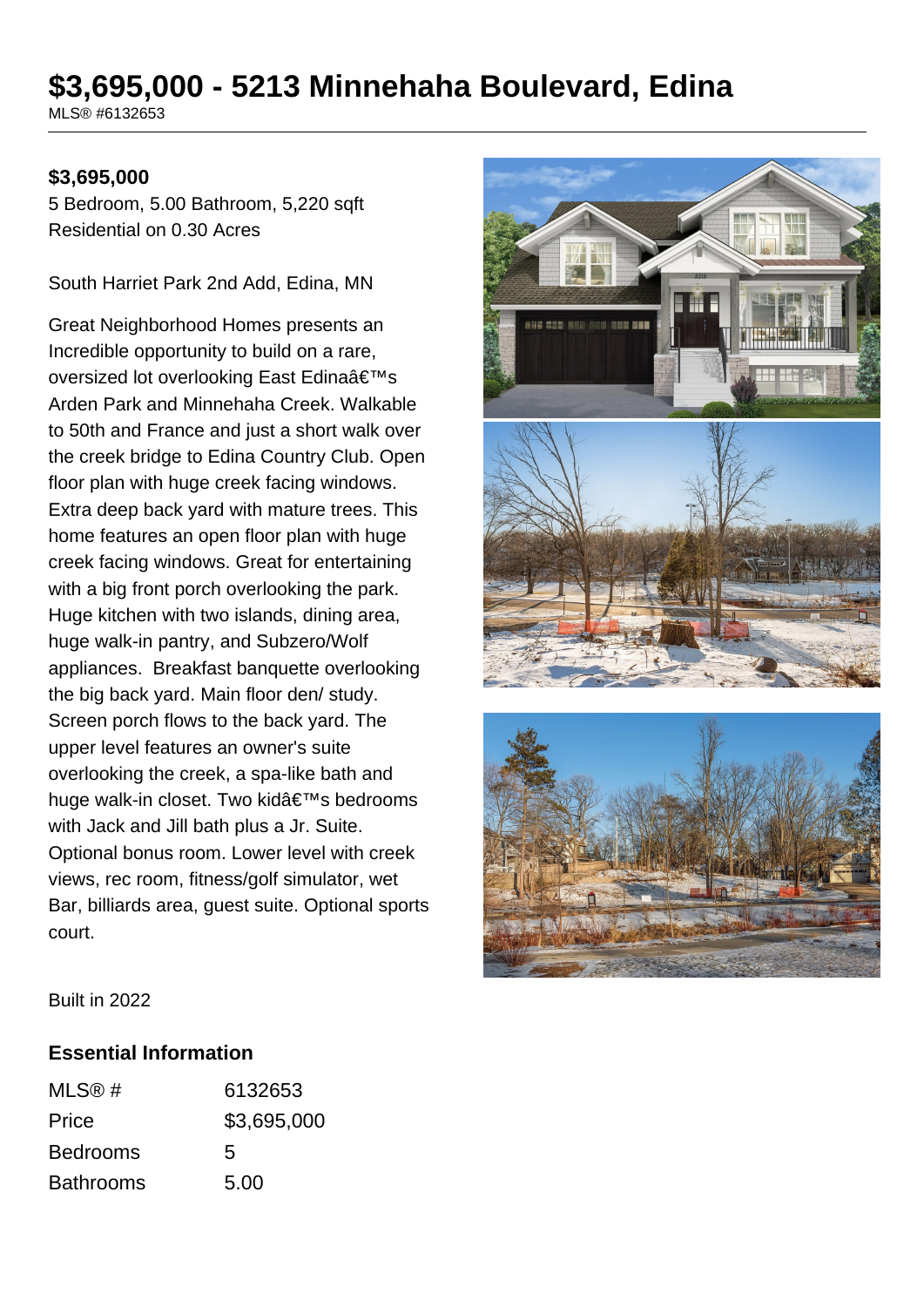| <b>Full Baths</b>     | 1                              |
|-----------------------|--------------------------------|
| <b>Half Baths</b>     | 1                              |
| <b>Square Footage</b> | 5,220                          |
| Acres                 | 0.30                           |
| <b>Year Built</b>     | 2022                           |
| <b>Type</b>           | Residential                    |
| Sub-Type              | <b>Single Family Residence</b> |
| <b>Style</b>          | <b>Single Family Residence</b> |
| <b>Status</b>         | Active                         |
|                       |                                |

# **Community Information**

| Address          | 5213 Minnehaha Boulevard                                                                                                                    |
|------------------|---------------------------------------------------------------------------------------------------------------------------------------------|
| Subdivision      | South Harriet Park 2nd Add                                                                                                                  |
| City             | Edina                                                                                                                                       |
| County           | Hennepin                                                                                                                                    |
| <b>State</b>     | <b>MN</b>                                                                                                                                   |
| Zip Code         | 55424                                                                                                                                       |
| <b>Amenities</b> |                                                                                                                                             |
| # of Garages     | 2                                                                                                                                           |
| Garages          | Attached Garage, Concrete, Insulated Garage                                                                                                 |
| <b>Interior</b>  |                                                                                                                                             |
| Appliances       | Cooktop, Wall<br>Oven, Microwave, Exhaust<br>Fan, Dishwasher, Refrigerator, Washer, Dryer, Water<br>Softener<br>Owned, Air-To-Air Exchanger |
| Heating          | <b>Forced Air, Radiant Floor</b>                                                                                                            |
| Cooling          | <b>Central Air</b>                                                                                                                          |
| Fireplace        | Yes                                                                                                                                         |
| # of Fireplaces  | 1                                                                                                                                           |
| <b>Exterior</b>  |                                                                                                                                             |
| Lot Description  | Tree Coverage - Medium                                                                                                                      |
| Roof             | Asphalt                                                                                                                                     |
| Construction     | <b>Brick/Stone, Fiber Cement</b>                                                                                                            |
|                  |                                                                                                                                             |

## **School Information**

District Edina

# **Additional Information**